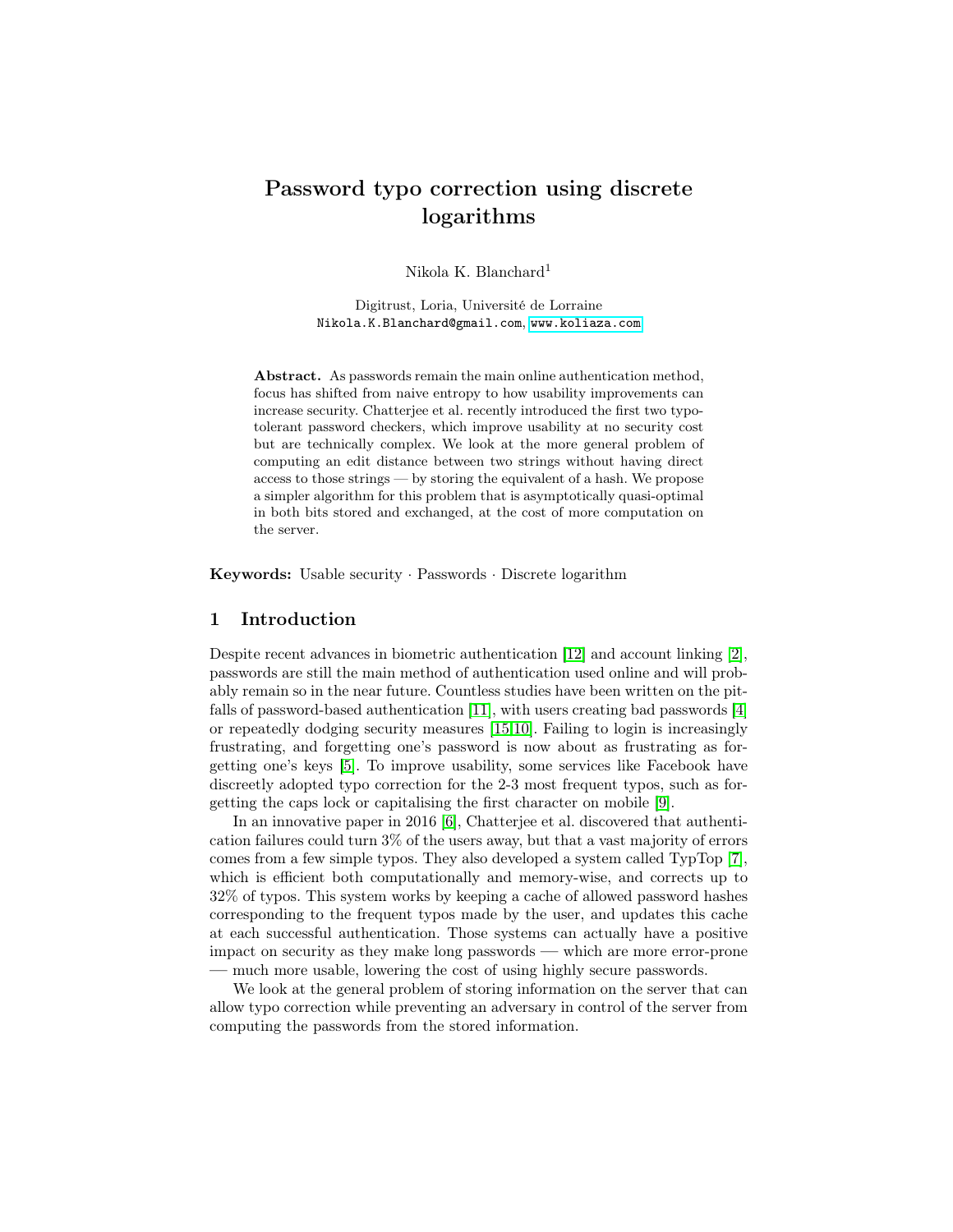Main results. We introduce a metric called the keyboard distance, and a protocol to compute this distance (or the Hamming distance) between a queried string and a secret string, without it being possible to find the secret string in polynomial time (assuming the security of the discrete logarithm). This is non-trivial, as it was shown in [\[3\]](#page-5-10) that any distance computation protocol can find the original password in a polynomial number of queries, which we prevent by having queries of non-uniform complexity.

## 2 Keyboard distance and algorithm



Fig. 1. Keyboard coordinate system, starting at the bottom left. The string "Arc" has coordinates  $((1, 1, 1), (4, 2, 0), (3, 0, 0)).$ 

<span id="page-1-0"></span>Before the algorithm, we must first introduce a distance between strings which, although simple, is not generally used. Let's consider a keyboard, with a standard QWERTY layout, as in Figure [1.](#page-1-0) The 48 main keys of the keyboard and the different characters they can create can easily be modelled by a 3-dimensional coordinate system. The first dimension corresponds to the horizontal position of the key (or the row), the second dimension to the vertical (the diagonal column), and the third dimension to the modifiers, here only considering Shift although it could easily be extended. This forms a subset of a  $14 \times 4 \times 2$  $14 \times 4 \times 2$  lattice<sup>1</sup> as shown in Figure [1.](#page-1-0)

**Definition 1.** Let s be a string of length n. The string coordinates of s are defined as the sequences  $(x_i)_{1 \leq i \leq n}$ ,  $(y_i)_{1 \leq i \leq n}$  and  $(z_i)_{1 \leq i \leq n}$ , where  $(x_i, y_i, z_i)$  are the coordinates of the i-th letter in the previous coordinate system.

**Definition 2.** Let s and s' be strings of identical length n. Let the keyboard distance between s and s' be defined as the  $L^1$ -distance between their string coordinates:  $d(s, s') = \sum_{1 \leq i \leq n} (|x_i - x'_i| + |z_i - z'_i| + |z_i - z'_i|).$ 

<span id="page-1-1"></span><sup>&</sup>lt;sup>1</sup> One could also add the space key, in which case the following proofs still work although with a slightly different structure. Similarly, adding the Alt key would only make it a 4-dimensional coordinate system.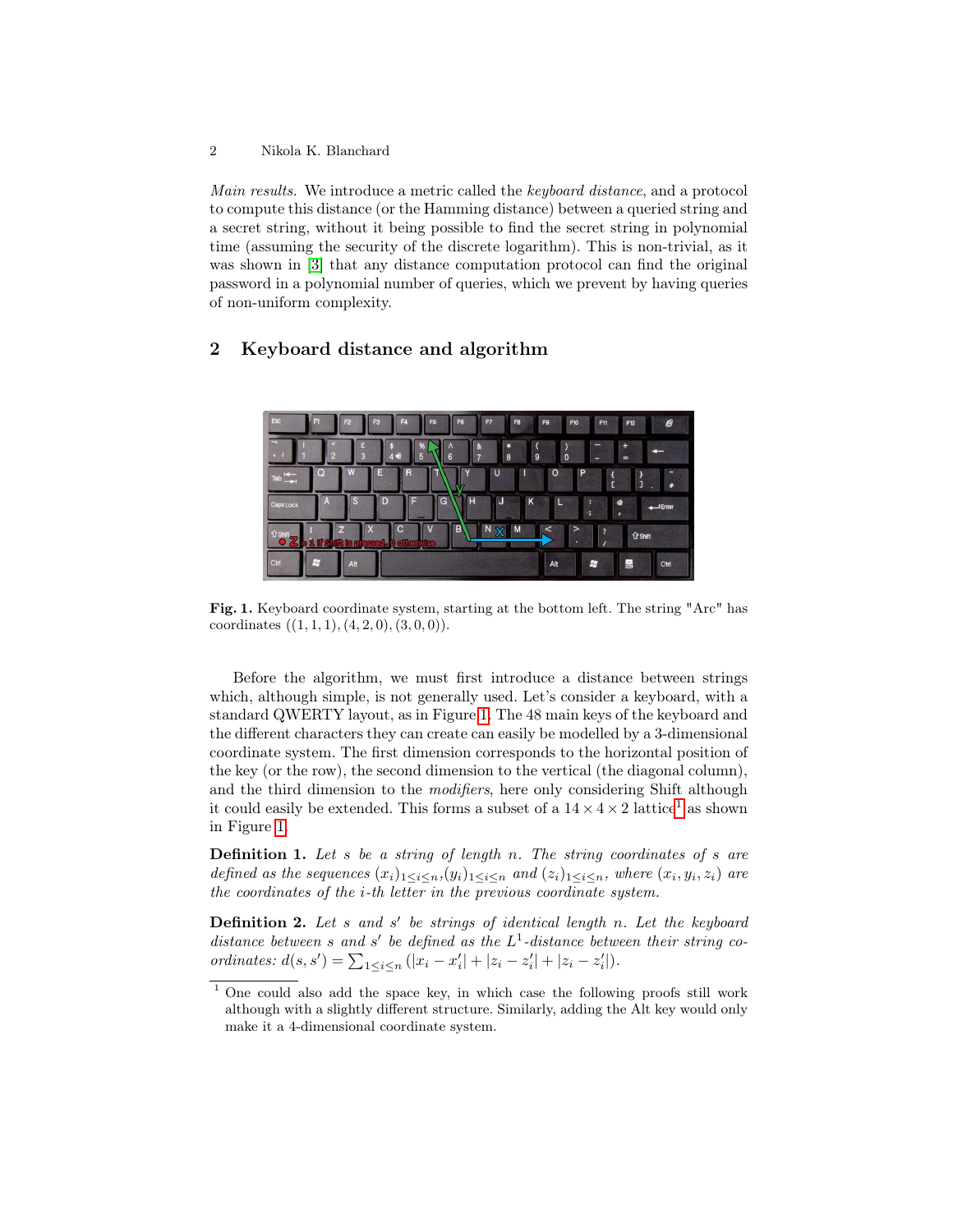By this definition, the distance between homomorphic and homimorphic is 1, but the distance between homomorphic and Bomomorphic is 3, the same as the distance between *homomorphic* and *homomor;jkc*.

The expected distance between two random *n*-character strings is then  $\frac{59707}{10296} \times$ n, or about 58 for 10-character keymashes.

**Definition 3.** Let s be a string of length n, and let  $(x_i)_{1 \leq i \leq n}$ ,  $(y_i)_{1 \leq i \leq n}$  and  $(z_i)_{1\leq i\leq n}$  be its string coordinates. Let  $p_i$  be the *i*-th prime number. We define the integral representation  $X(s)$  of s as

$$
X(s) = \prod_{1 \le i \le n} p_i^{x_i} \times p_{i+n}^{y_i} \times p_{i+2n}^{z_i}
$$

To follow the example in the figure, the integral representation of "Arc"  $2 \times$  $3^4 \times 5^3 \times 7 \times 11^2 \times 17 = 291579750$ . The integral representation of "ArC" is  $2 \times 3^4 \times 5^3 \times 7 \times 11^2 \times 17 \times 23 = 291579750 \times 23.$ 

We can now define the a cryptographic protocol to detect typos, inspired by the Diffie-Helman key exchange. Intuitively, we take a random element in a group and put it to the X-th power, where X is dependent on the password. Because of the function's structure, it is easy to compare the elements corresponding to two closely related strings. The security lies in the assumed hardness of computing the discrete logarithm.

Data: Username string U, Salt string S, Password string P Group  $G$ , Pseudorandom number generator  $f$ **Result:** An element  $g_0 \in G$  as the "hashed" password sent to the server begin Compute the string coordinates  $(x_i, y_i, z_i)_{1 \leq i \leq |P|}$  of P  $X \longleftarrow \prod_{1 \leq i \leq n} p_i^{x_i} \times p_{i+n}^{y_i} \times p_{i+2n}^{z_i}; Y \longleftarrow \overline{U} + S; N \longleftarrow f(Y)$ Let g be a pseudorandom element  $g$  of  $G$  computed from  $N$ Transfer  $g_0 \longleftarrow g^X$  to the server

Algorithm 1: Key-setting/sending discrete logarithm algorithm

*Remark 1.* Alternatively, we could use a more intuitive definition, with  $X(s)$  =  $\prod_{1 \leq i \leq n} p_{3i-2}^{x_i} \times p_{3i-1}^{y_i} \times p_{3i}^{z_i}$ . This way, strings that include others as prefixes have integral representations that are multiples of the prefixes' integral representations. As we only consider strings of constant length, this leads to higher values of  $X(s)$  with no real advantage. On a standard keyboard, for a string s of length 10,  $X(s) < 2^{966}$  with the second definition whereas  $X(s) < 2^{768}$  with the first (and  $X(s) < 2^{853}$  for length 12). In all cases, they are in expectation quite above  $2^{250}$ , which is enough to prevent discrete logarithm attacks on small exponents [\[8\]](#page-5-11).

Remark 2. The PRNG in the algorithm does not require a high level of security, and can simply be any algorithm to get an element from a set of pseudorandom bits — such as a PCG algorithm [\[13\]](#page-5-12).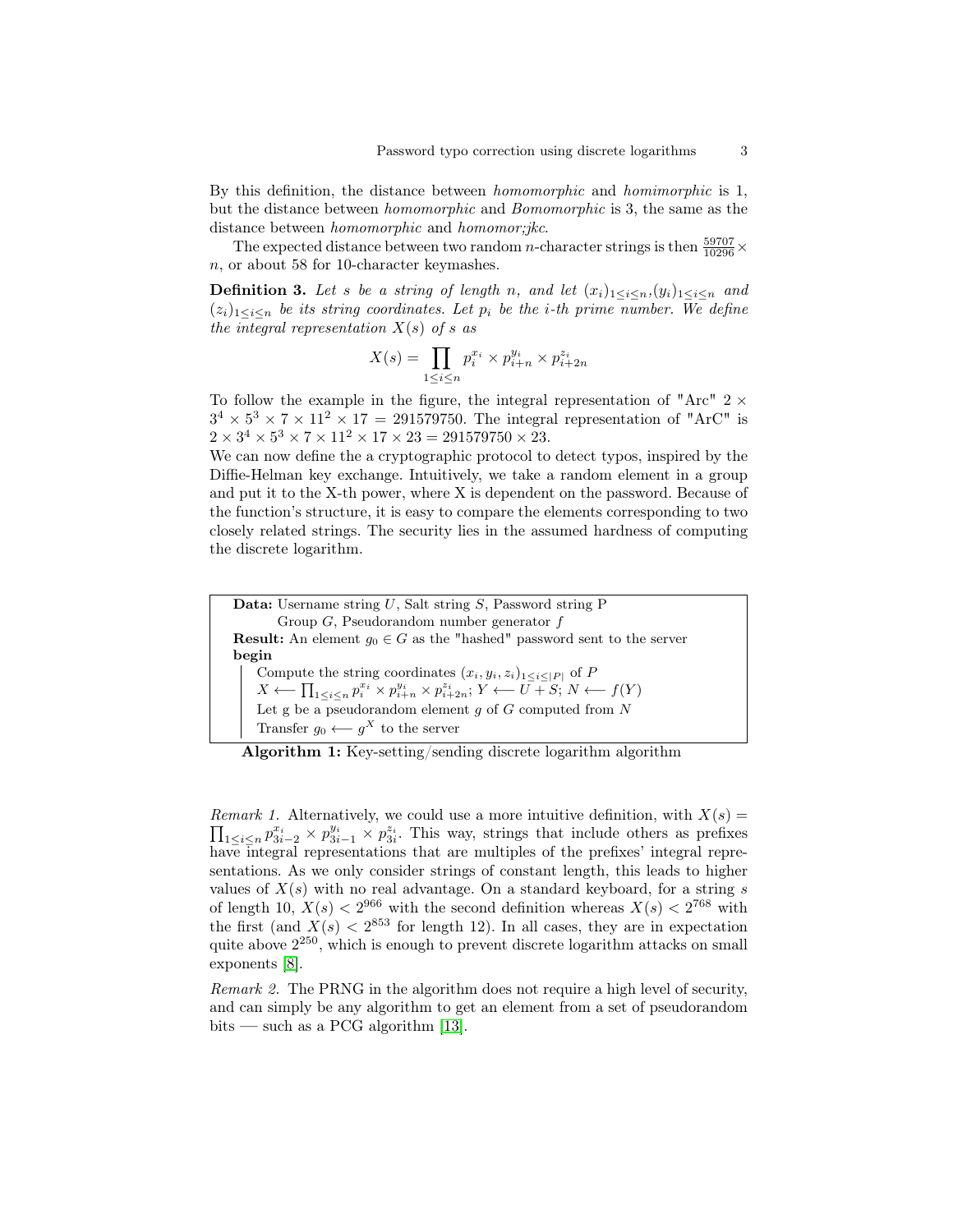4 Nikola K. Blanchard



Algorithm 2: Distance-checking discrete logarithm algorithm

Remark 3. The reason why we compute two lists of elements is that computing errors where  $a_i$  is greater than expected is easy, as  $g^{X p_i} = (g^X)^{p_i}$ . Computing errors the other way around is actually akin to computing a discrete logarithm in the group. As such, the distance computation in this algorithm always goes from the "smaller" to the "bigger" password, which can thankfully be mixed when the keyboard distance is greater than 1.

#### 3 Security and performance

The security of this algorithm directly comes from the discrete logarithm assumption: computing P from  $g_0$  corresponds exactly to solving the discrete logarithm with the promise that the solution is a  $3n$ -smooth number — for potentially high  $n$  in case of added padding. To implement it in practice, one would have to be careful to choose an appropriate group  $[1]$ . A cyclic group of order p with p a 2048-bit prime should be enough for now, and a similar algorithm could be adapted for elliptic curves.

With this framework, the login queries are all of the same format — a single element of the group. This could lead to a proof of optimality in terms of space and communication bits required, depending on the group used in practice. It also means that faking an id is not easier than the hardest typo-tolerant framework that accepts the same typos. As the size of the group is much greater than the general password space, the discrete logarithm assumption also implies that bruteforcing the password is the best avenue of attack.

Besides the fact that it only allows the correction of substitution errors, the main downside of this algorithm is the time needed to compute the distance.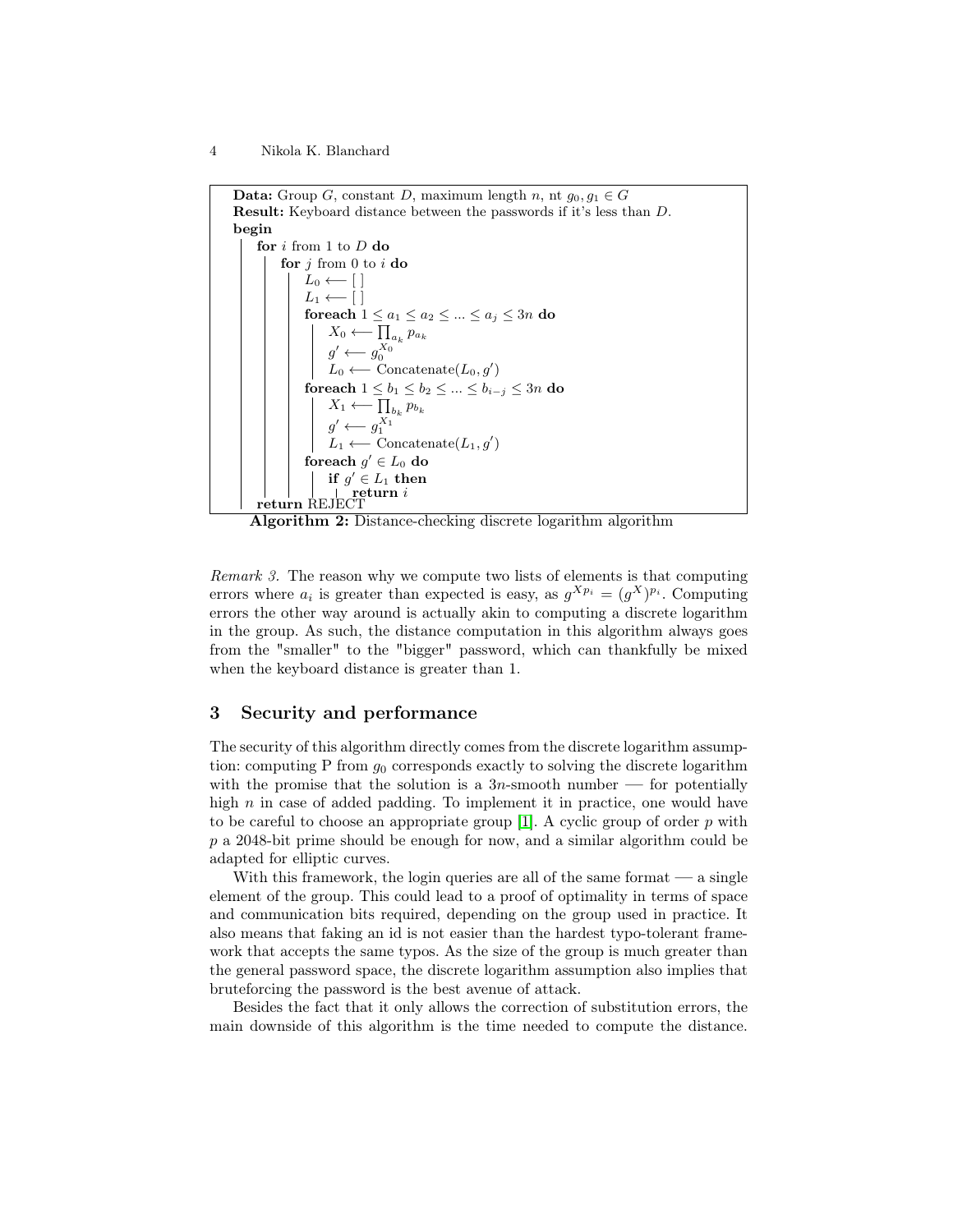This is still acceptable on the client side, where the main hurdle is squaring an element at most 1600 times in a large group. Using efficient libraries, this can be done in less than 10ms. However, the server-side computation is where the cost becomes prohibitive. For strings of length 12, checking whether they are at distance 1 takes at most 72 exponentiation operations, or less than 500 squaring operations, doable in a few ms. At distance 2, computation already takes 35 times more operations, which is on the edge of noticeable from the clientside. Checking whether they are at distance 3 (probably the highest reasonable distance for typos) is, alas, prohibitive, taking at least a few seconds. Using the trinomial revision, the number of expected exponentiations at distance  $D \leq n$ is on average

$$
\frac{1}{2}\sum_{i=0}^D\left(\binom{3n}{i}\binom{3n-i}{D-i}\right) = 2^{D-1} \times \sum_{i=0}^D\binom{3n}{D} \ge \frac{1}{2}\left(\frac{6n}{D}\right)^D.
$$

The algorithm can also be adapted to compute Hamming distances, by checking all possible values for variants on a single letter instead of going by increasing keyboard distance.

#### 4 Discussion

It was proved in [\[3\]](#page-5-10) that black boxes that compute arbitrary distances between strings such as the one studied here are vulnerable to attacks with at most  $poly(n)$  queries, and with  $\theta(n)$  queries against the Hamming distance. The formula above illustrates why our method is not concerned by those lower bounds: although a linear number of queries would be enough to find the original string from the computed distances, most of those couldn't be computed because of their potentially exponential cost.

A second lower bound shown in [\[3\]](#page-5-10) concerns the minimal number of communication and storage bits to obtain  $n$  bits of entropy, showing that in both cases,  $n-o(n)$  bits are necessary. In our case, we store and send a single element of the group, and the security is that of a discrete logarithm attack against the group. We then have a quasi-linear time complexity for current commonly used groups, with real values currently corresponding to an overhead of a factor between 10 and 20.

Some questions remain, such as whether it is possible to obtain a linear storage or communication complexity (or whether stronger lower bounds are provable otherwise). Moreover, the typos corrected here only concern the Hamming or keyboard distances, and don't allow complex typos such as exchange of adjacent letters. It would be interesting to check whether the method could be expanded to more complex distance functions. Finally is also one potential risk that requires investigating with this method. The discrete logarithm assumption concerns normal elements of the group. However, the elements considered here are not random elements but X-th powers, with B-smooth X, for  $101 \leq B \leq 181$ . Although B-smooth numbers are essential in discrete logarithm problems [\[14\]](#page-5-14), there seems to be no attack so far where X being B-smooth is an issue.